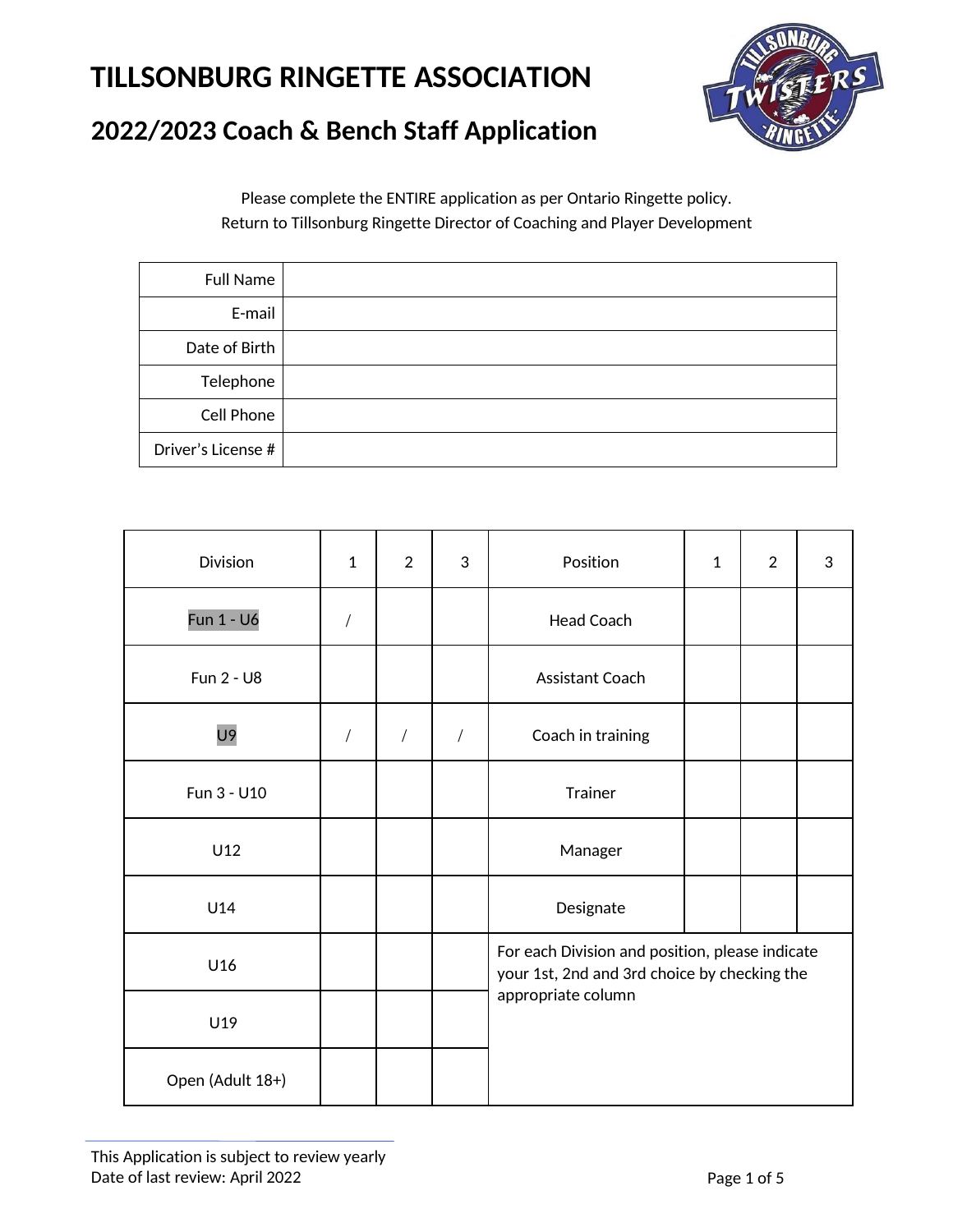

### **2022/2023 Coach & Bench Staff Application**

| Division         | Position    | Making<br>Ethical<br>Decisions | Community<br>Sports<br>Initiation |           | Competitive<br>Introduction |           | Competitive<br>Development | Manager   | First<br>Aid | Making<br>Head Way |
|------------------|-------------|--------------------------------|-----------------------------------|-----------|-----------------------------|-----------|----------------------------|-----------|--------------|--------------------|
|                  |             | Certified                      | Trained                           | Certified | Trained                     | Certified | Trained                    | Certified | Certified    |                    |
| <b>LTS</b><br>U8 | Head Coach  | $\ast$                         | $\ast$                            |           |                             |           |                            |           |              | $\ast$             |
| U9<br>U10<br>U12 | Head coach  | $\ast$                         | $\ast$                            |           |                             |           |                            |           |              | $\ast$             |
|                  | Asst. Coach | $\ast$                         | $\ast$                            |           |                             |           |                            |           |              | $\ast$             |
|                  | Manager     |                                |                                   |           |                             |           |                            | $\ast$    |              |                    |
|                  | Trainer     |                                |                                   |           |                             |           |                            |           | $\ast$       | $\ast$             |
| U14              | Head coach  | $\ast$                         | $\ast$                            |           |                             |           |                            |           |              | $\ast$             |
|                  | Asst. Coach | $\ast$                         | $\ast$                            |           | $\ast$                      |           |                            |           |              | $\ast$             |
| U16              | Manager     |                                |                                   |           |                             |           |                            | $\ast$    |              |                    |
| U19              | Trainer     |                                | $\ast$                            |           |                             |           |                            |           | $\ast$       | $\ast$             |
|                  | Designate   |                                |                                   |           |                             |           |                            |           |              |                    |
| Adult            | Head Coach  | $\ast$                         | $\ast$                            |           |                             |           |                            |           |              | $\ast$             |
|                  | Asst. Coach | $\ast$                         | $\ast$                            |           |                             |           |                            |           |              | $\ast$             |
|                  | Manager     |                                |                                   |           |                             |           |                            | $\ast$    |              |                    |
|                  | Trainer     |                                | $\ast$                            |           |                             |           |                            |           | $\ast$       | $\ast$             |
|                  | Designate   |                                |                                   |           |                             |           |                            |           |              |                    |

#### ONTARIO RINGETTE ASSOCIATION BENCH STAFF REQUIREMENTS CHART

All Certifications are due November  $1<sup>st</sup>$ .

Please indicate which certification is required to be completed\_

Coaching Courses are offered in the fall. You must contact Coaching & Player Development if you intend to register for a Coaching Course or Manager's course (online). Trainers Certification is either as a result of your job, or thru private agencies (ie: St.John's / YMCA).

NCCP Number (REQUIRED): RO / (ORA) Number:

Certificates are Issued after completion of course. If you will be obtaining certification this season, youwill receive them at a later date. Please forward a copy of certificates awarded for any completed certifications. To obtain NCCP number contact the Coaching Canada Certification Program a[t coach@coach.ca](mailto:coach@coach.ca)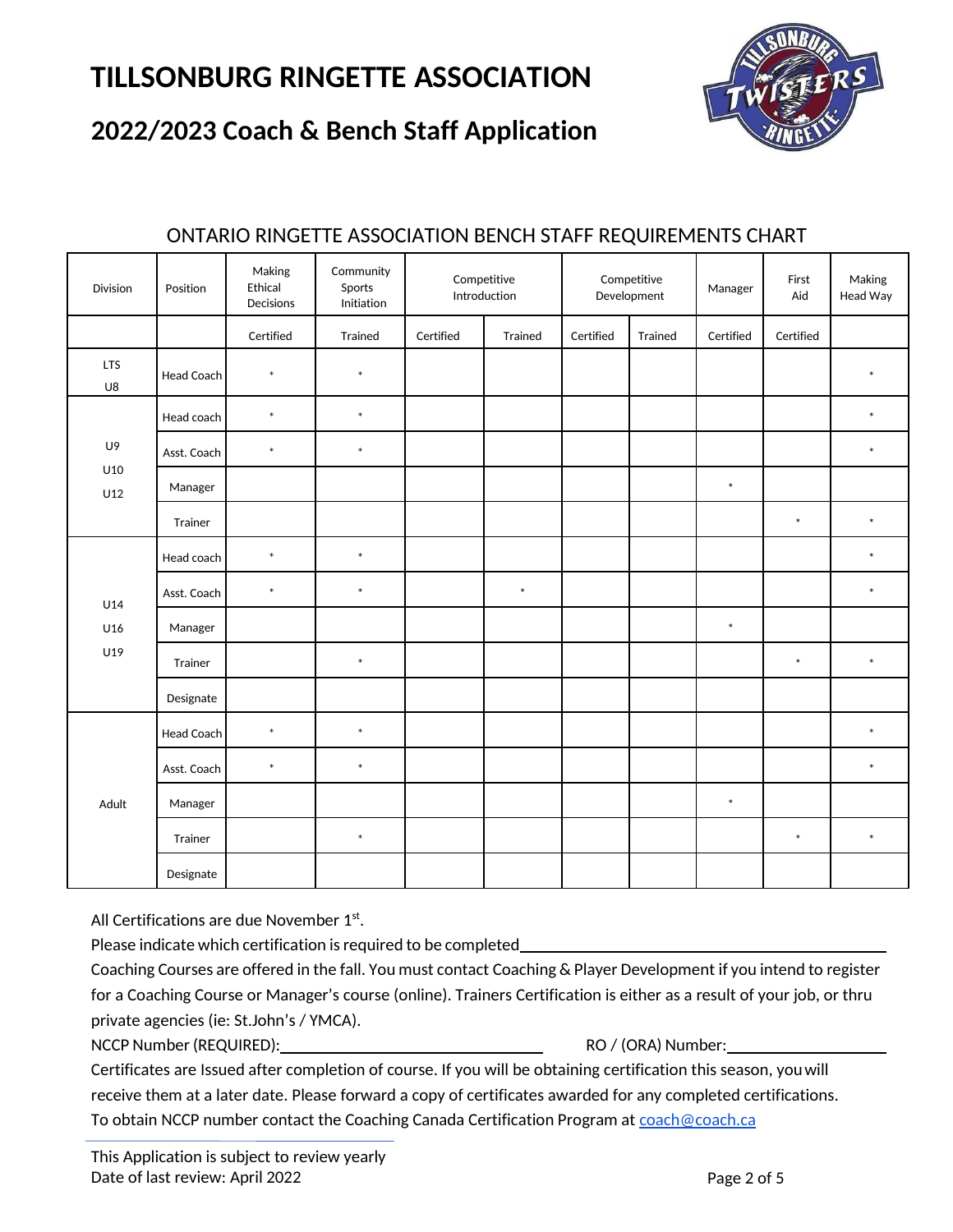

### **2022/2023 Coach & Bench Staff Application**

Please Enter the Date of Certification:

| Certification                    | Date |
|----------------------------------|------|
| <b>CSI Trained</b>               |      |
| <b>C.I Certified</b>             |      |
| C.I Trained 1                    |      |
| <b>C.I Trained</b>               |      |
| Gradation                        |      |
| <b>Making Ethical Decisions</b>  |      |
| Making Head Way                  |      |
| Manager-Certified                |      |
| <b>First Aid Certified</b>       |      |
| <b>Respect in sport Training</b> |      |

1. Past Coaching Experience: (Ringette or any other sport) Please identify the organization and the approximate time of your involvement. Use and attach a separate sheet if necessary.

2. Please state your Coaching Philosophy: (Use a separate sheet if necessary) Explain, for instance, your attitude towards winning, losing, players, ice time, discipline and administrativematters.

3. Why do you want to coach this team? (Use a separate sheet ifnecessary)

Are you interested in coaching a team other than your child's (or other related player) Yes No N/A

What level of Ringette did your child play this past season? \_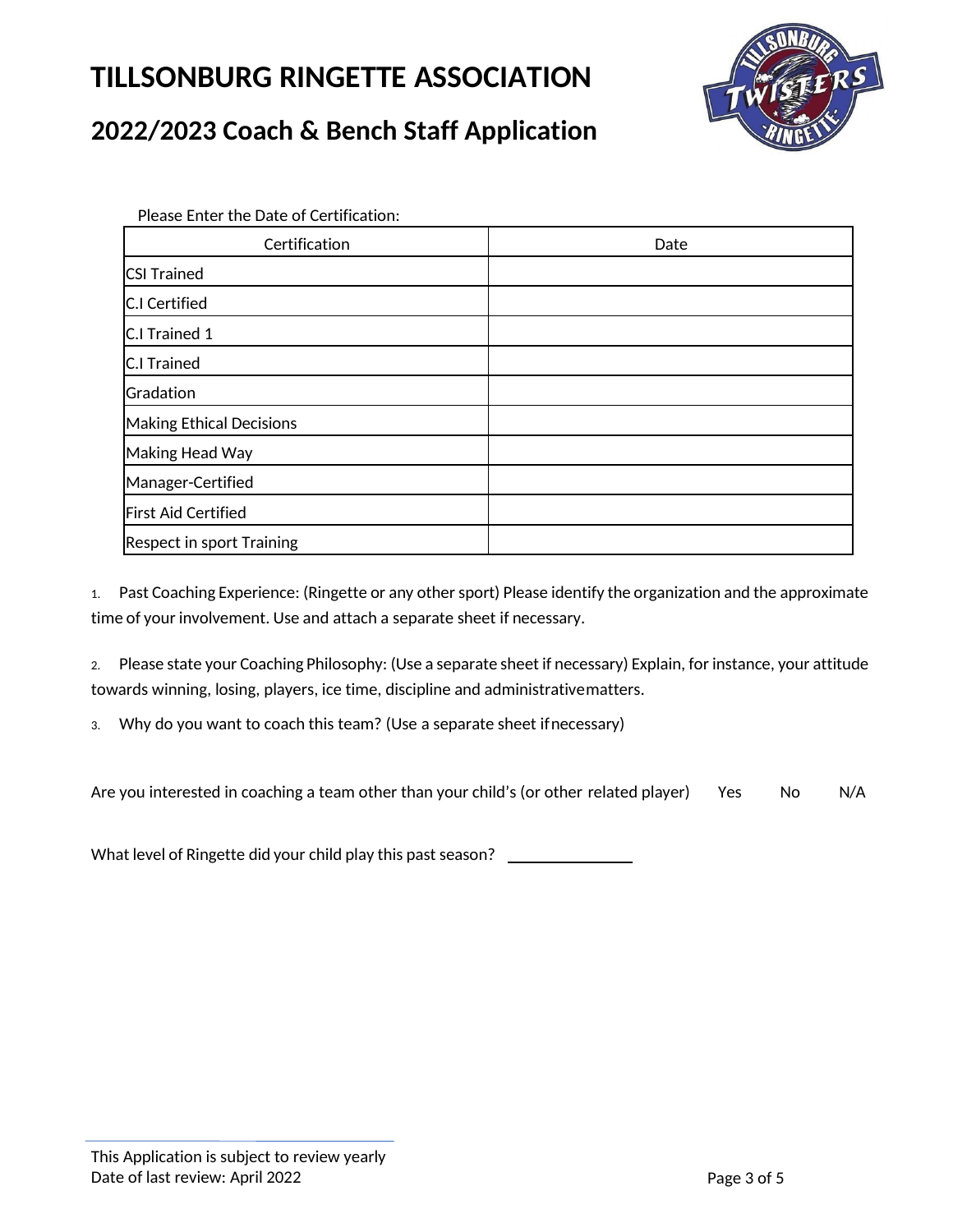

## **2022/2023 Coach & Bench Staff Application**

For All Coaches/Managers/Trainers References:

Please provide the name and telephone number of three (3) persons, not related, with one (1) being outside of Ringette

| Name | Relationship | Contact information |
|------|--------------|---------------------|
|      |              |                     |
|      |              |                     |
|      |              |                     |

The Ontario Ringette Association has implemented a screening program for all Bench Staff for all levels of play. It requires that each member of the Bench Staff submit a Volunteer Criminal Record Check once selected as Bench Staff. The cost is free to volunteers (TRA pays the fee) and is usually electronically generated within a day but can take longer to receive. Please be assured that these will be kept confidential. Only those on the Coaching Committee will be reviewing them. The Volunteer Criminal Record Checks will be kept electronically on RAMP's registration system. A check will be required every 3 years and at that time the old one will be replaced with the new one.

The Tillsonburg Ringette Association ("TRA") is pleased to have you as a Volunteer this 2021/2022 season. The conditions of this offer require you to commit to the principles and standards that are outlined below and to the other terms that follow. Your signature below indicates your understanding and acceptance of these terms and conditions.

I, 1. Commit to the volunteer principles and standards as they apply to me in my position as volunteer:

- 1. To build self-esteem among my players.
- 2. To show leadership by taking responsibility for my actions.
- 3. To ensure the proper conduct of all players and team officials on and off the ice at any function.
- 4. To learn and follow the rules of the game, the Tillsonburg Ringette Association and the Ontario Ringette Association.
- 5. To be responsible for the TRA's equipment/sweaters and return all items in good condition at the endof the season, on the assigned date.
- 6. To support the principles of fairplay.
- 7. To offer only constructive feedback.
- 8. To always treat players with dignity and respect.
- 9. To teach players that the Officials are an important part of the game and that their decisions should be respected at all times.
- 10. To encourage players to be modest in victory and good sports in defeat.
- 11. To remind the players that a medal/trophy is not the only measure of success.
- 12. To ensure that all players are equipped with proper approvedequipment.
- 13. To ensure that all players are receive equal attention to ensure proper player development.
- 14. To be aware of a zero alcohol and drug policies.
- 15. To maintain a positive and open relationship with all players and their parents.